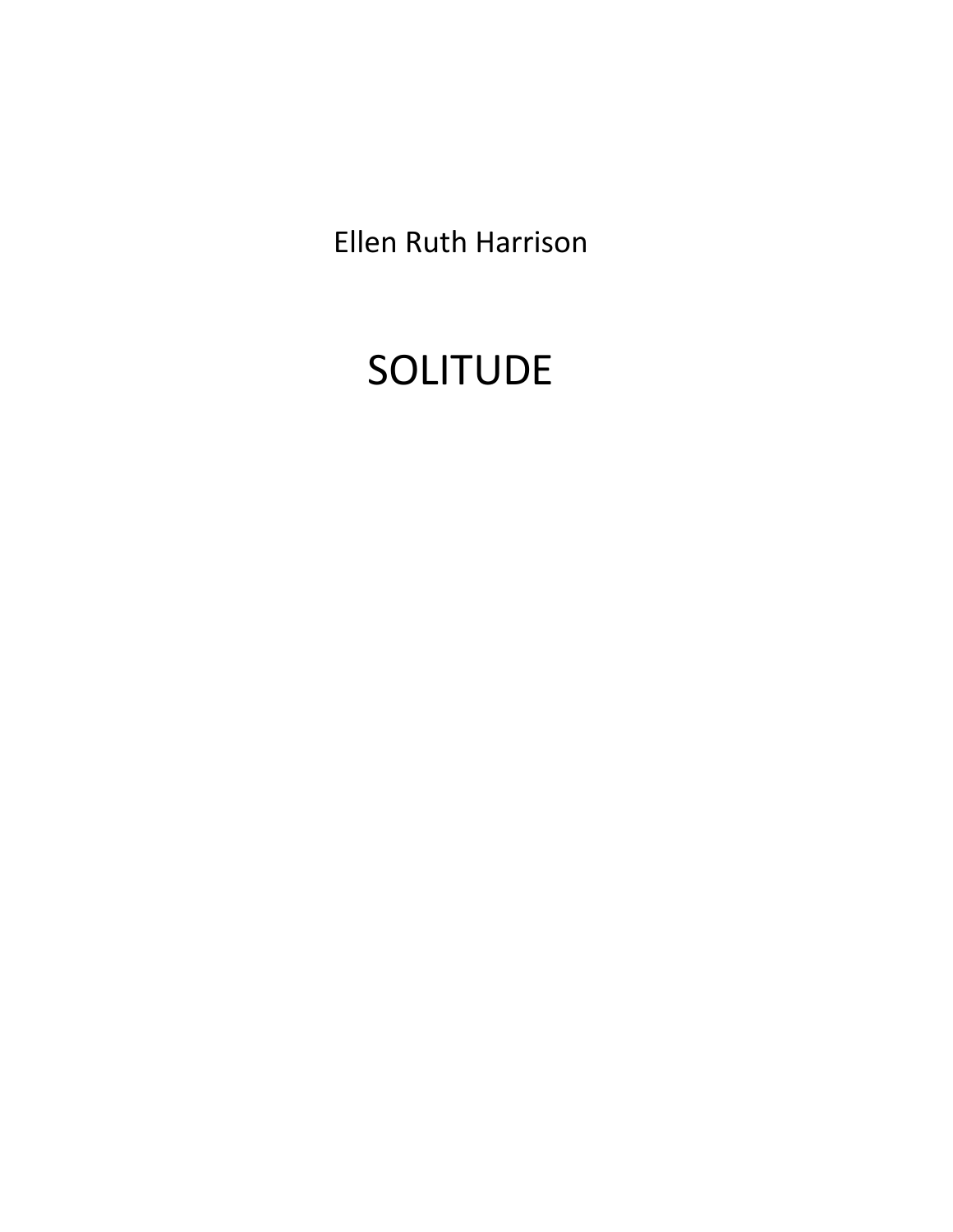### **Solitude**

for solo cello

#### **Ellen Ruth Harrison**

2014

Solitude is a fantasy for solo cello in which musical ideas come and go, either fully formed or fragmentary. The music explores a variety of colors, registers, textures, dynamics, and expressive characters as the work unfolds. While writing this piece, I reflected on the following quote by Eric Nelson. "It's solitude if you like it. Loneliness if you don't." This dichotomy is reflected in the musical material, at times slow and sinuous, at times precipitous and jagged.

Duration: circa 9 minutes

ellenruthharrison.com ellen.harrison@uc.edu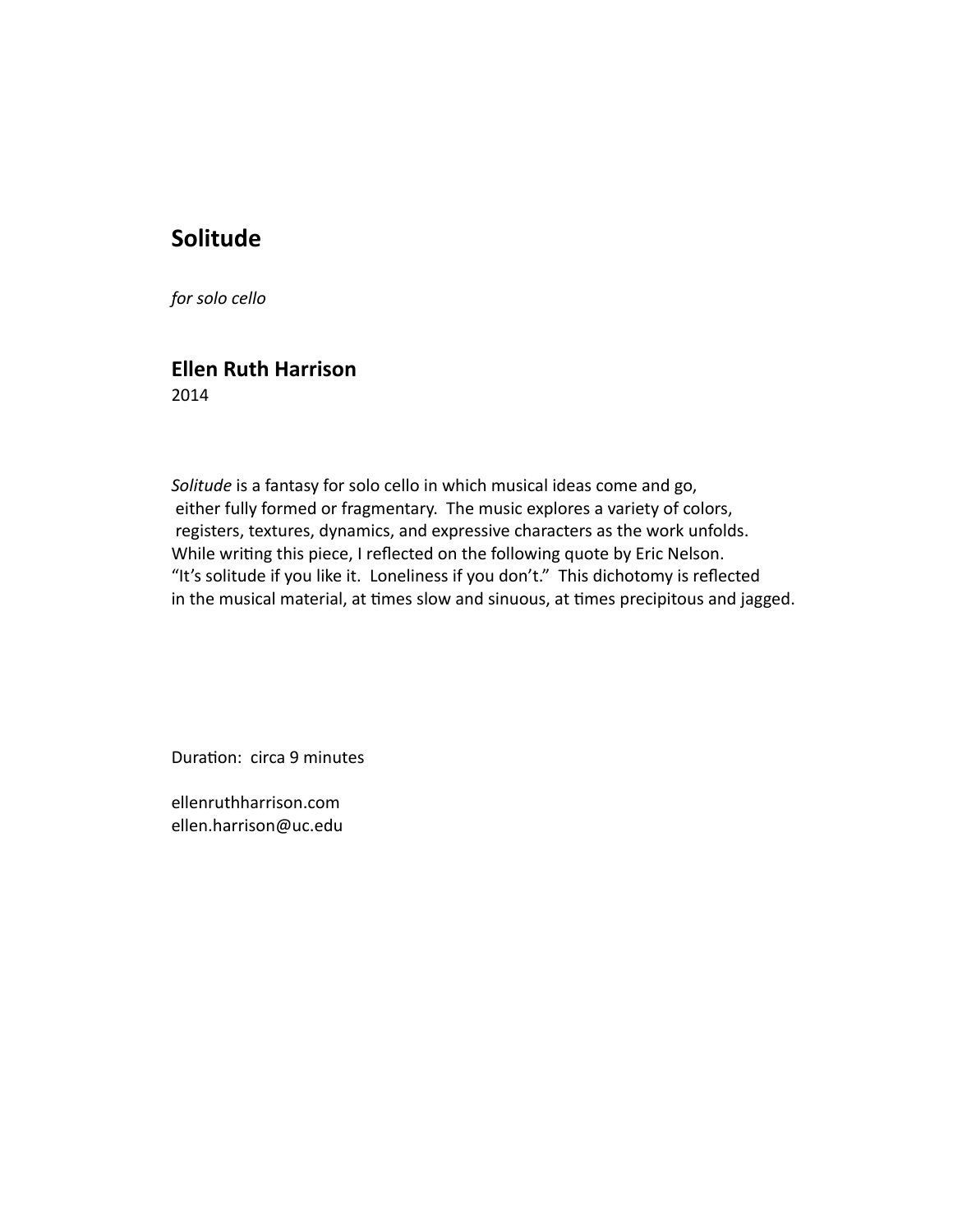## Solitude

#### *for Coleman Itzkoff*

"It's solitude if you like it. Loneliness if you don't." (Eric Nelson)

Ellen Ruth Harrison (2014)



© 2014 Ellen Ruth Harrison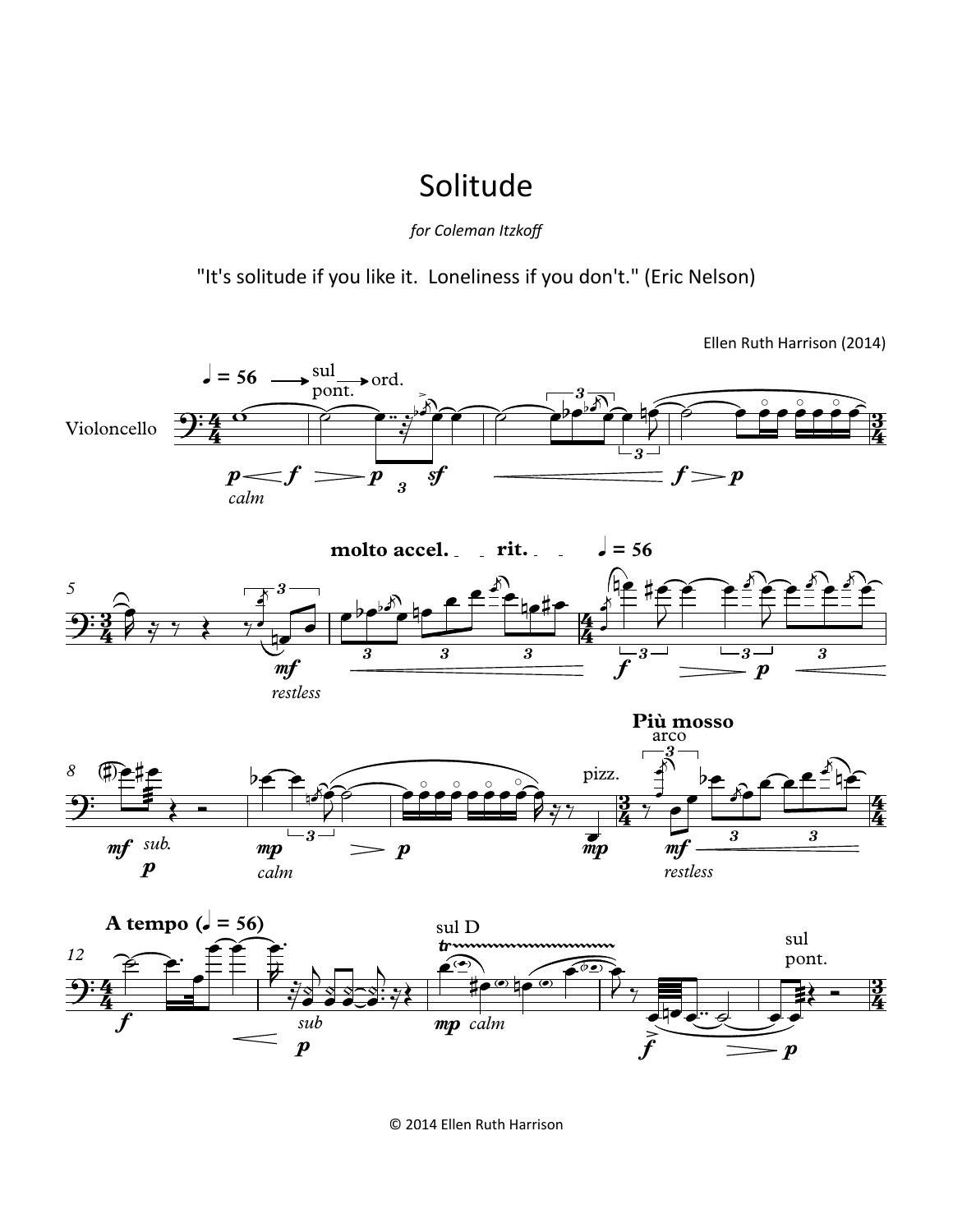









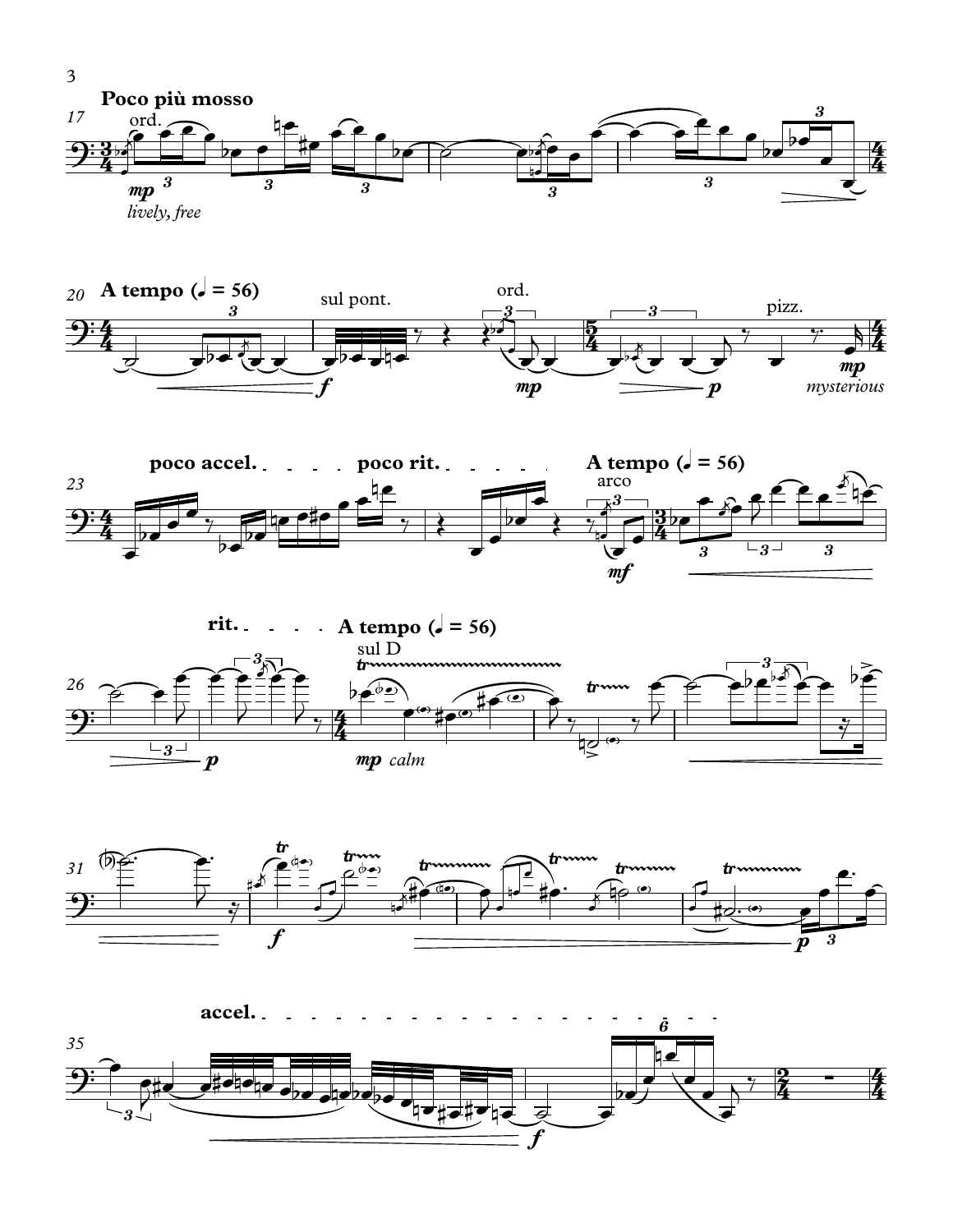









<sup>\*</sup> Timbral trills: play the fingered pitches with pressure like a harmonic.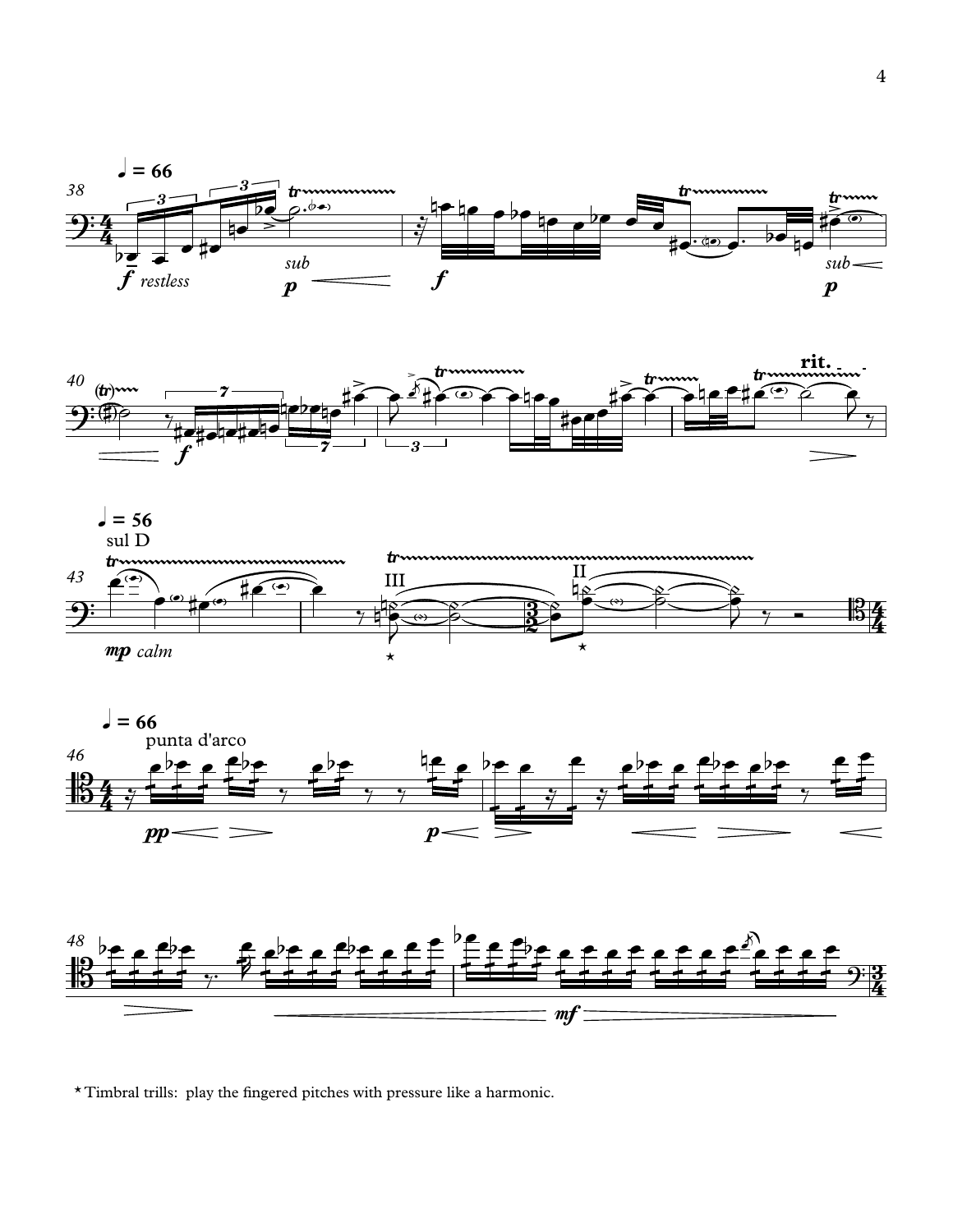







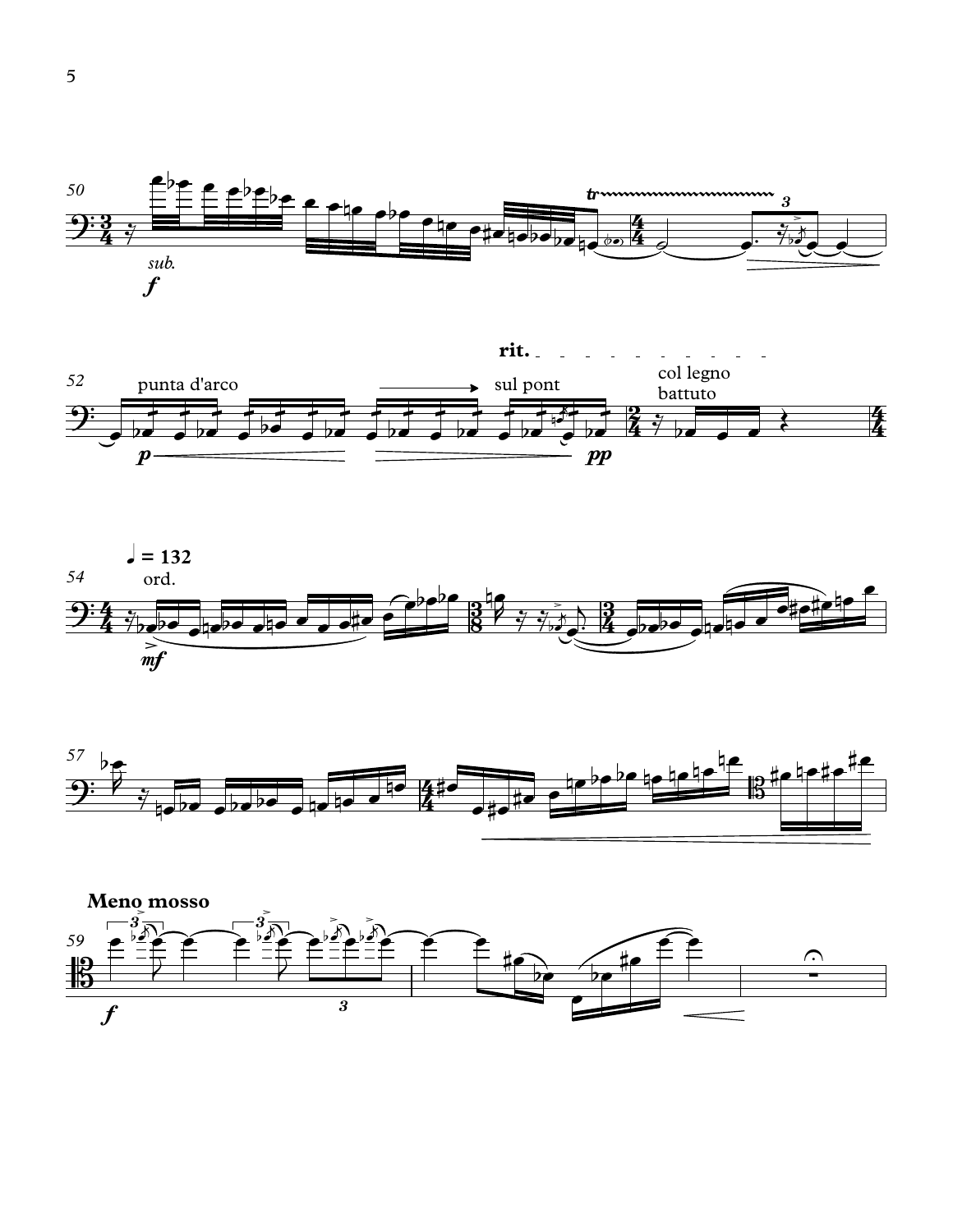











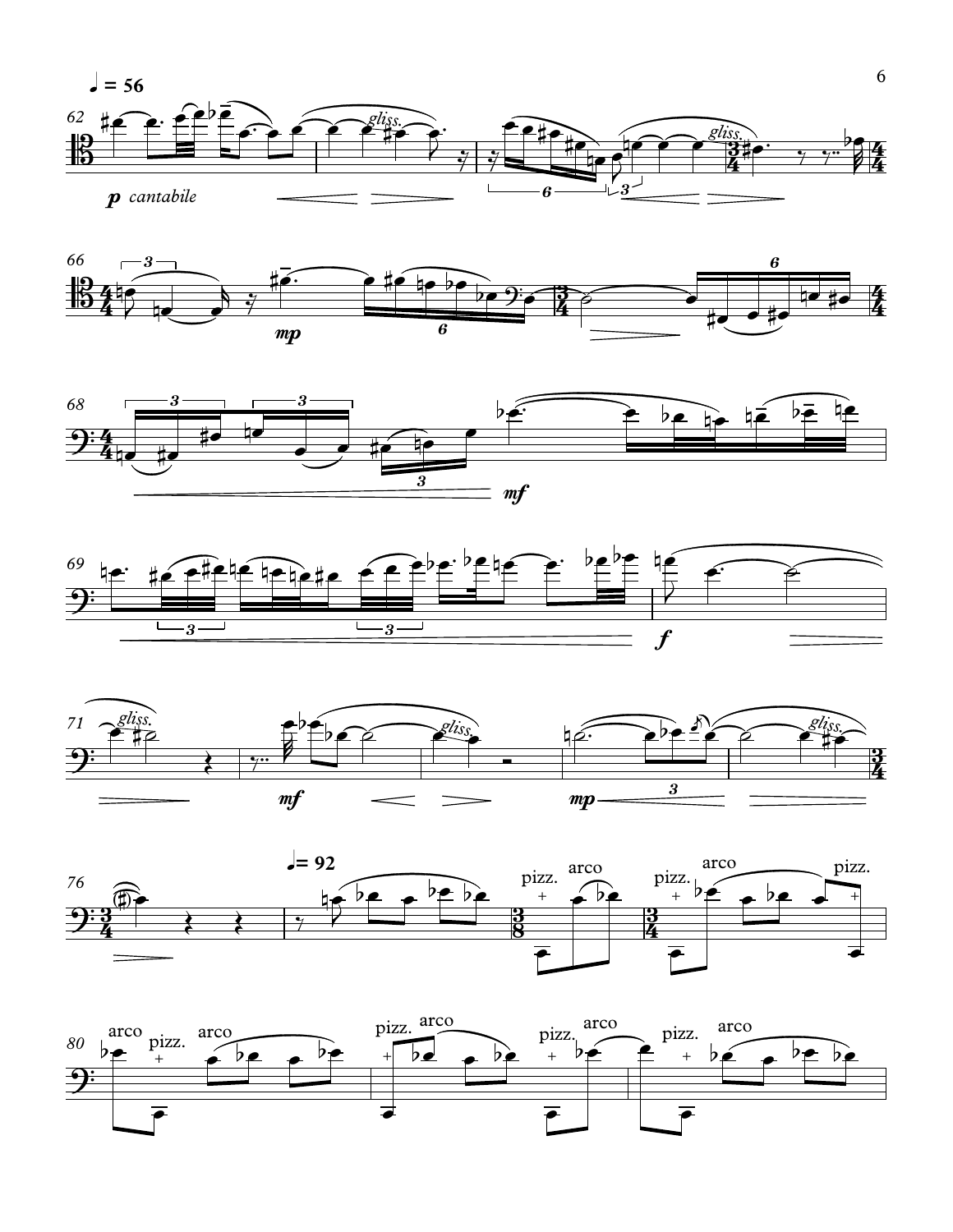